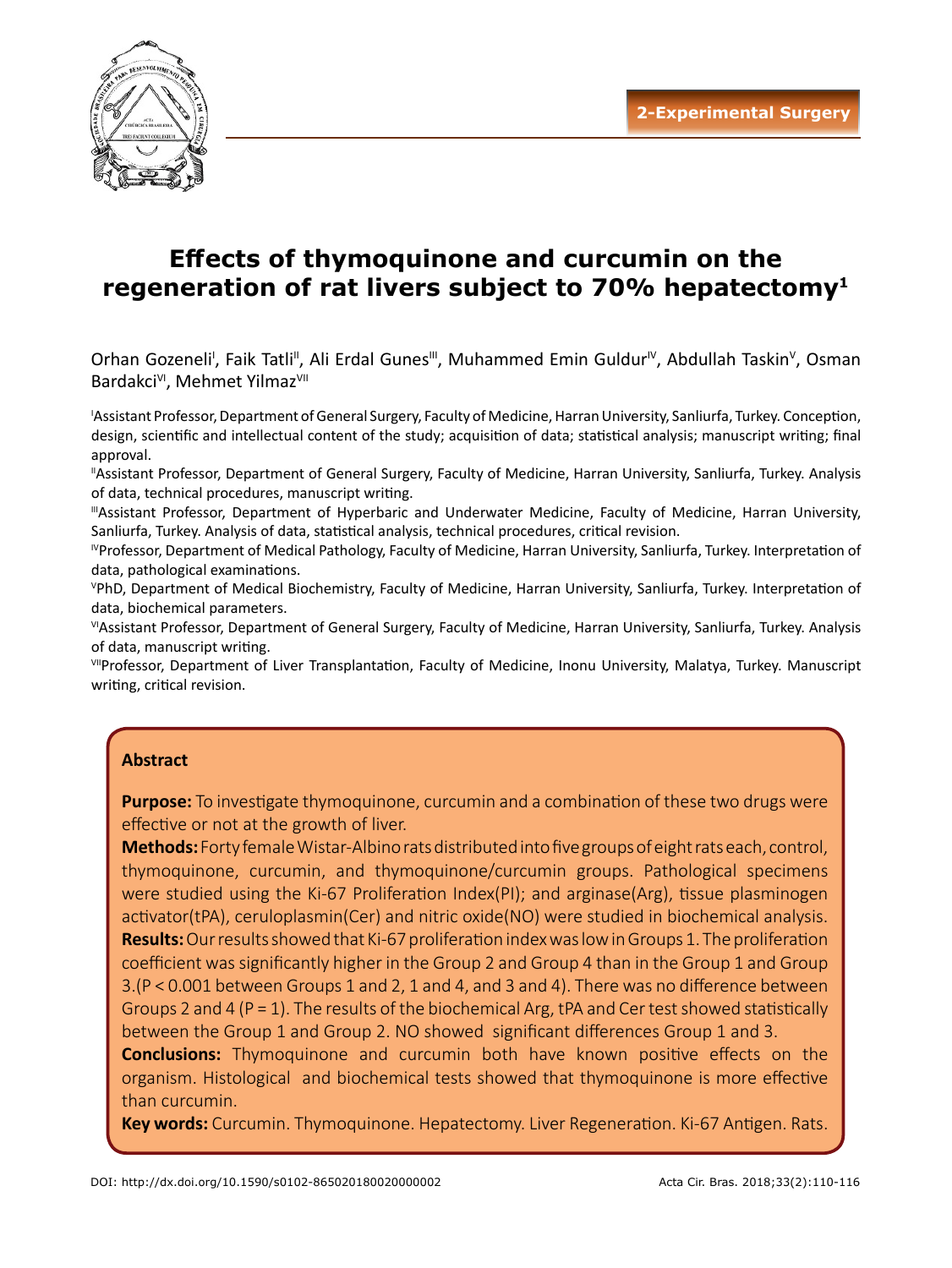# **■ Introduction**

The liver, which is the largest internal organ of the human body, is involved in the synthesis of proteins, plays a role in fat digestion via the synthesis bile acids, facilitates the elimination of intrinsic or extrinsic toxic substances, and plays a very important role in energy homeostasis. To perform these functions, both the number of cells in the liver, and the quality of those cells, are very important. Various factors can decrease the amount of liver tissue, for tumor resection or hepatectomy (HT) in living donor liver transplantation (LDLT).

Liver hypertrophy depends on the degree of liver resection<sup>1</sup>. Some people do not have a tumor resection because of the lack of liver tissue that can only be left to themselves. When the number of liver cells decreases, especially when surgery is applied to a part of the liver, a condition called small for size may develop. Various methods have been tried to overcome for this situation.

In the presence of intact liver cells, regeneration occurs with the replication of functioning, mature liver cells. Proliferation stops when the liver reaches its original mass<sup>2</sup>. The regeneration process in LDLT donors is compensatory, and is determined by the body's demand. Liver failure can result from primary liver cirrhosis or the growth of dysfunctional cells within a tumor. In a healthy individual, a reduction in the number or function of lobules leads to hepatic regeneration.

In liver transplantation, the size of the HT is limited by necessity. Drugs that accelerate growth of the remnant donor liver are being tested currently. With extended liver tumor resection, such drugs could increase the amount of normal liver tissue without enlarging tumor growth. Thymoquinone (TQ; 2-isopropyl-5-methylbenzoquinone) and curcumin (C) are antioxidant molecules with

hepatoprotective effects. This study examined their roles in liver regeneration.

# **■ Methods**

The Inonu University Animal Care and Use Committee (Malatya, Turkey) approved the study (approval number 2016-A18).

In this experimental study, we used 40 female Wistar-Albino rats (10–12weeks old) weighing 200~250 g and obtained from the Inonu University Laboratory of Experimental Animals (Malatya, Turkey). The rats were housed in individual cages and allowed to acclimatize for 7 days before the experiment. They were fed commercial pellets *ad libitum* and had free access to water.

# *Chemicals*

The chemicals used were obtained from Analiz Medikal (Gaziantep, Turkey). The pathology and biochemical test kits used for the analyses were from Cebel Kimya (Sanliurfa, Turkey) and our hospital.

# *Study protocol*

After 7 days of acclimatization, the animals were divided into five groups of eight rats each. In groups 2, 3 and 4; TQ, C and TQ+C was given before hepatectomy(HT) for 7 days via oral gavage with dose of 100 mg/kg/ day, respectively. Group 1 was kept as Control Group. HT was performed on 8<sup>th</sup> day to all of the Goups, including Group 1.

The treatments were continued until day 14, excluding control group and the animals in groups 2 to 4 were treated for a total of 14 days. On day 15, the rats were sacrificed with ketamine 75 mg/kg and xylazine 8 mg/kg anesthesia. Blood was collected, and serum was separated by centrifugation at 2.000 ×*g* at 25°C for 10 minutes. Liver samples were removed and divided into two equivalent sections;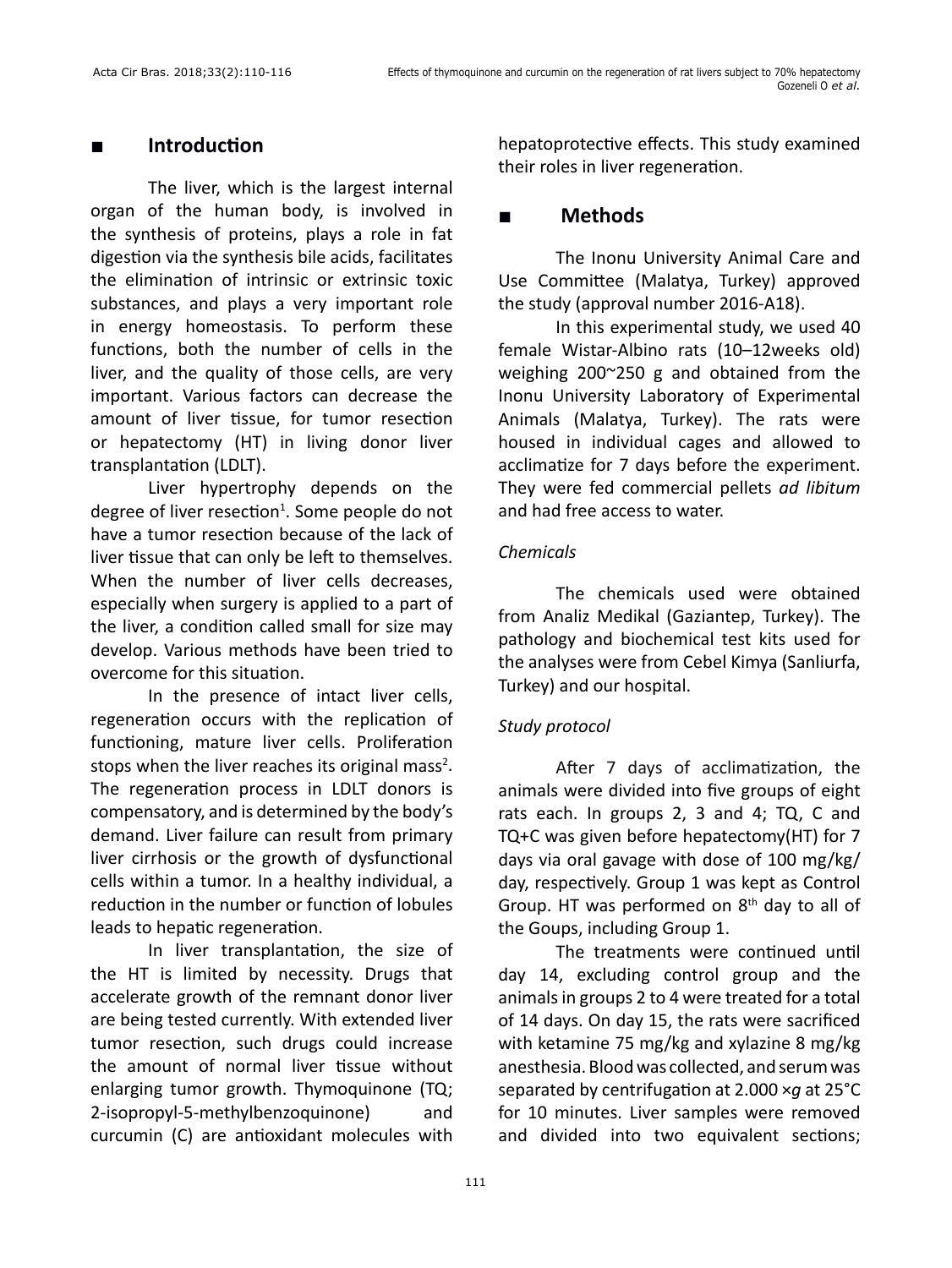one was fixed with 10% formalin solution for histopathological examination and the other was stored at −80°C for biochemical analysis. All samples were treated at room temperature.

#### *Statistical analysis*

All data are expressed as means ± standard deviation. To evaluate differences in pathological scores among the experimental groups, Kruskal–Wallis analysis of variance was applied, followed by the non-parametric Mann–Whitney *U* test. *P-*values <0.05 were deemed statistically significant. All data were processed using SPSS for Windows software (ver. 22.0; SPSS Inc., Chicago, IL, USA).

#### *Histopathological examination*

Liver specimens taken from the rats were divided into small pieces and fixed in 10% formaldehyde. Tissue sections were affixed to glass slides and stained with hematoxylineosin (HE) and Ki-67 for immunohistochemical analysis, to determine the liver cell proliferation index. Each stained section was evaluated semi-quantitatively under a light microscope (BX51/×600; Olympus, Tokyo, Japan) by a blind histologist.

#### *Biochemical analysis*

Hepatic tissues were weighed and minced into small pieces before the biochemical analysis. They were placed in empty glass tubes and 1 mL of 140 mMKCl per gram of tissue was added to each tube. All tissues were homogenized in a motor-driven homogenizer. The homogenate was centrifuged at 2,800×*g* for 10 min at  $4^{\circ}C^3$ . The resulting supernatant was used for determining arginase(Arg) and tissue plasminogen activator (tPA).

The NO, Arg and tPA levels were measured with ELISA kits according to the manufacturers' instructions. Ceruloplasmin(Cer) levels were calculated nephelometrically.

#### **■ Results**

#### *Histopathological results*

In Group 1, the proliferation index was 1% in three rats and <1% in five rats. In Group 2, it was 4% in six rats and 5% in two rats; in Group 3, it was <1% in four rats and 1% in four rats; and in Group 4, it was 4% in five rats and 5% in three rats (Figure 1).



**Figure 1** - Examples of positive nuclear staining of liver tissue with Ki-67 (*arrows*). (**A**) 4%, (**B**) 5% (*red arrow*), (**C**) 1%, and (**D**)<1% (Ki-67×600).

The proliferation coefficient was significantly higher in the Group 2 and Group 4 than in the Group 1 and Group 3 alone groups (*P* < 0.001 between Groups 3 and 4; 1 and 4; and 3 and 4). There was no difference between Groups 1 and 3 (*P* = 1).

#### *Biochemical results*

When we examined the biochemical results regarding the proliferation of liver cells, we observed increases in Arg, Cer and tPA in TQ group(Group 2). This increase in the Group 2, Group 3, and Group 4; also led to an additive effect. This increase had a significant effect from the induction of liver cell proliferation(Table 1).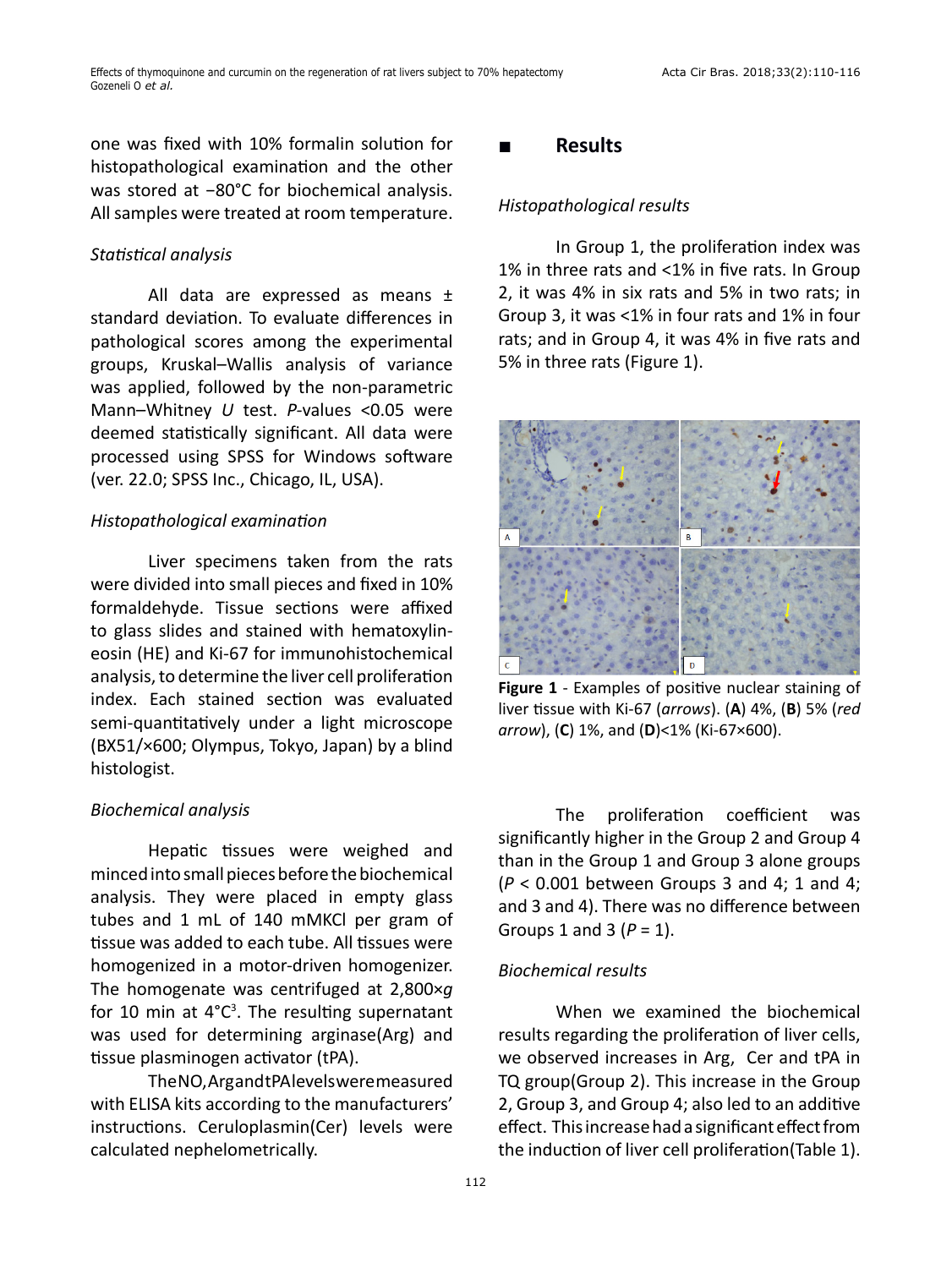| <b>Tests</b>      | Control(G1)     | <b>Thymoquinone(G2)</b>      | Curcumin(G3)     | Thymoquinone +<br>Curcumin(G4) | р       |
|-------------------|-----------------|------------------------------|------------------|--------------------------------|---------|
| Arg               | $19.04 \pm 8.8$ | $10.99 \pm 2.1^{\delta}$     | 16.88±6.6        | $16.48 \pm 6.1$                | 0.031   |
| <b>NO</b>         | $7.77 \pm 3.5$  | $4.27 \pm 2.6$               | $4.59 \pm 1.0$ U | $4.43 \pm 1.1$                 | 0.014   |
| tPA               | 633.56±143.4    | 898.06±159.0 $\rm{^{\circ}}$ | 821.61±427.6     | 815.03±220.8                   | 0.013   |
| Cer(U/gr protein) | 793.65±293.0    | 604.39±126.6 f               | 691.39±227.4     | 683.7±80.8                     | < 0.001 |

#### **Table 1** - Serum levels of biomarkers by groups.

Values are medians ± interquartile range

(Arg, Arginase; NO, Nitric Oxide; tPA, Tissue Pasminogen Activator; Cer, Ceruloplasmin)

Significant difference between the TQ and Control groups δ, £ and Ψ

Significant difference between the C and Control groups  $U$  (P<0.05 is significant)

### **■ Discussion**

Traditional medicine emerges at an increasing frequency. Liver cells respond positively to some herbal drugs. These include Baccharis trimera, picroliv, ellagic acid and curcumin4,5. The positive effects of TQ on liver are also known $6-8$ .

TQ is obtained from *Nigella sativa* seeds, which contain TQ(30–48%), *p*-cymene (7–15%), carvacrol (6–12%), 4-terpineol (2–7%), *t*-anethole (1–4%), and the sesquiterpenelongifolene (1–8%)<sup>9</sup>.

Arg is an enzyme involved in urea cycle, where it catalyzes the hydrolysis of L-arginine into L-ornithine and is expressed specifically in the liver of animals $10,11$ . The level of Arg also increases in hepatocellular carcinoma $(HCC)^{12}$ . The administration of TPA from the outside treats the liver failure by increasing the microcirculation $13$ . NO occurs in arterial gas exchange disorders in liver disease $14$ . In the absence of Cer, a metalloprotein and an acute phase reactant, Wilson's disease and a number of copper-related complications develops in the brain. Their levels are therefore directly related to the number of liver cells.

It has been shown experimentally that TQ can be used in liver tumors. In mice, aflatoxin (B1) is an effective agent for hepatocellular carcinoma<sup>15</sup>. It is not a nephrotoxic agent when compared to other chemotherapeutics; even the adverse effects of chemotherapy $16$ .

Extended liver resection is necessary to obtain clear resection margins in up to 45% of primary and secondary liver tumors $17$ . It strongly reduces the expression of the hyper-argyrophilic nucleolar organizer region in both rat hepatocellular carcinoma and human cholangiocarcinoma. TQ stops cell division in the G2/M phase by inhibiting the phosphoinositide-3-kinase–protein kinase B (PI3K/Akt) and nuclear factor-kB (NF-kB) pathways $18,19$ . It reduces the hepatic fibrosis induced by thioacetamide by triggering the LKB1-AMPK pathway<sup>20</sup>. After major liver resection, the mortality rate ranges from 3.2% to 7% in patients with undamaged liver tissue, increasing to 32% in cirrhotic patients $21$ .

Liver transplantation is often used to treat chronic liver disease. The calculation regarding the amount of liver to transplant is crucial, because both the recipient and donor may develop liver failure. The remnant liver volume is a key factor in the safety of  $LDLT<sup>22</sup>$ . In LDLT, the maximum amount of donor liver removed should be 70% because liver failure may develop in donors with <30% remnant liver tissue<sup>23</sup>. If the remaining liver tissue in the donor is < 30%, small-for-size status and urgent liver transplantation "for liver donors" may occur. Similarly, if insufficient liver is transplanted, the recipient may develop liver failure. TQ, which will be given at doses calculated by specific studies before and after liver transplantation, may be useful in increasing liver volume in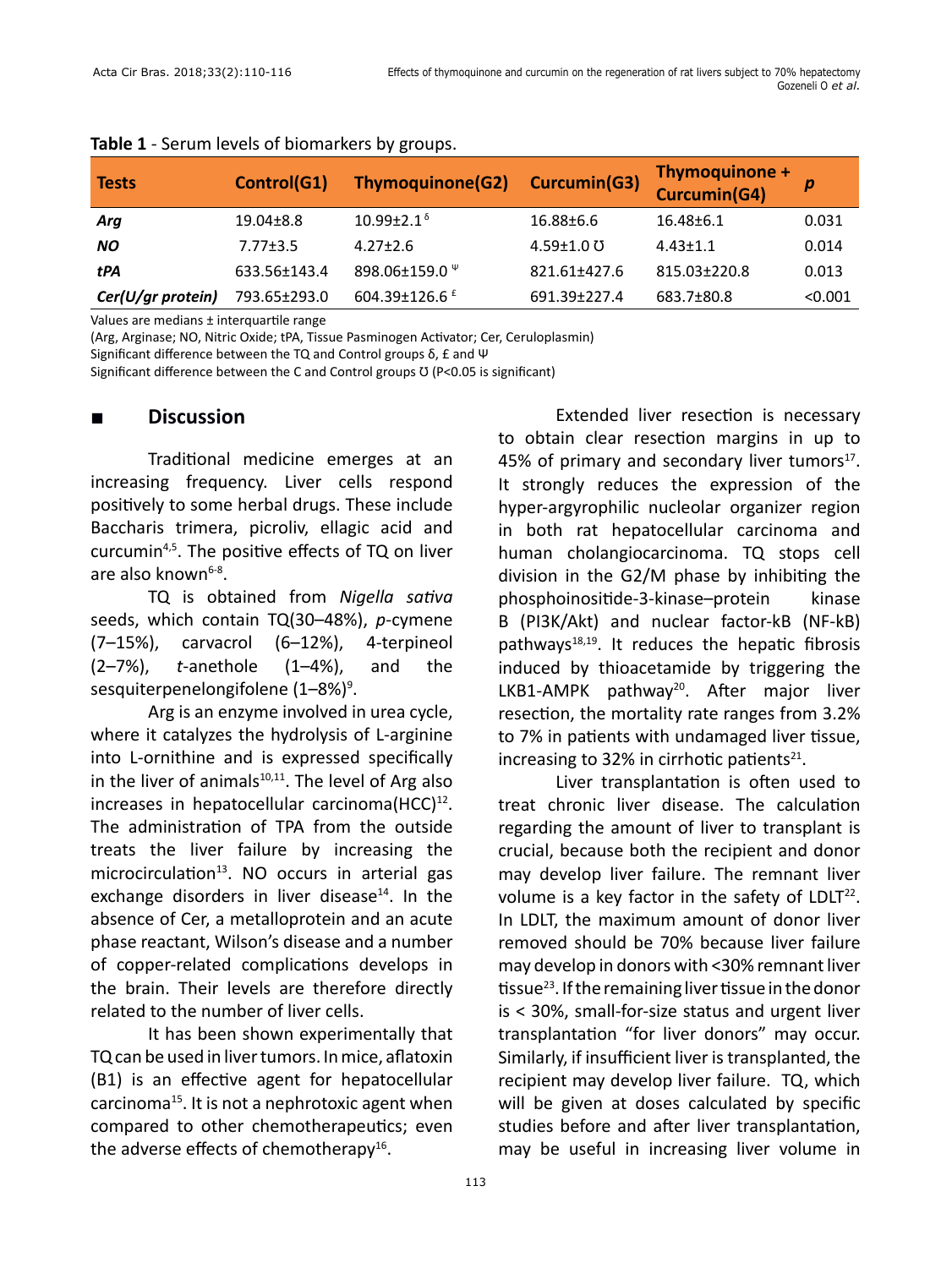#### donors.

*Curcuma longa* has been used in traditional medicine for thousands of years in India. Curcumin glucuronide is the active metabolite of C and is a natural phenol that is also used as a food coloring (E100). The molecular mechanism underlying the effect of C on the liver involves *Hep-G2* gene expression. C has anti-tumorigenic and anti-metastatic effects<sup>24</sup>. Other studies have demonstrated that C protects the liver after HT, increasing both the proliferative index and the mitotic index. C also has antimicrobial, anti-inflammatory, antioxidant, antiviral, antiangiogenic, antidiabetic, and anti-carcinogenic effects in experimental animal models $12$ . The diferuloylmethane moiety of C has antioxidant and anti-inflammatory effects without causing toxicity, even at high doses. However, it should be noted that TQ has a narrower therapeutic range than C<sup>25,26</sup>.

TQ and C also have some unwanted effects. Given at a dose of 50 mg/kg for 5 days, TQ did not have any side effects on the liver or kidneys in rats. However, the  $LD_{50}$  of TQ was 2.4 g/kg, at which it reduced the level of glutathione (GSH) enzyme<sup>28</sup>. C at 8  $g$ /day is well-tolerated, while at 12 g/day it has mild side effects, such as diarrhea, headache, yellowish feces, and rash $^{29}$ . Because of its low bioavailability and rapid half-life, only a small proportion of oral C reaches the affected area<sup>30</sup>.

# **■ Conclusions**

In our study, histologically, the Ki-67 proliferation index was low in Groups 1. The proliferation index increased in Groups 2 and 4. C had no marked effects on hepatic proliferation, and no change in proliferation was observed in Group 3.

In chronic liver diseases, liver transplantation is the treatment method using today. Liver obtained from a donor is transferring to the recipient in operation; but extracted liver tissue should be maximum 70% of donor liver. Regeneration may be faster in patients with liver resection previously given TQ, which accelerates the development of functional lobules.

In addition, if extended resection is to be performed on liver tumors, TQ previously given before the operation may have both chemotherapeutic and regenerative effects on the liver.

# **■ References**

- 1. Ibis C, Asenov Y, Akin M, Azamat IF, Sivrikoz N, Gurtekin B. Factors affecting liver regeneration in living donors after hepatectomy. Med Sci Monit. 2017;23:5986- 93. PMID: 29249797.
- 2. Taub R. Liver regeneration: from myth to mechanism. Nat Rev Mol Cell Biol. 2004;5(10):836-47. PMID: 15459664.
- 3. Rabus M, Demirbag R, Sezen Y, Konukoglu O, Yildiz A, Erel O, Zeybek R, Yakut C. Plasma and tissue oxidative stress index in patients with rheumatic and degenerative heart valve disease. Turk Kardiyol Dern Ars. 2008;36(8):536-40. PMID: 19223719.
- 4. Girish C, Pradhan SC. Drug development for liver diseases: focus on picroliv, ellagic acid and curcumin. Fundam Clin Pharmacol. 2008;22(6):623-32. PMID: 19049667.
- 5. Lima SO, Figueiredo M, Santana VR, Santana DPA, Nogueira MS, Porto ES, Andrade RLB, Santos JM, Albuquerque RLC Junior, Cardoso JC. Effect of aqueous extract of the leaves of Baccharis trimera on the proliferation of hepatocytes after partial hepatectomy in rats. Acta Cir Bras. 2017;32(4):263-9. PMID: 28538800.
- 6. Bilgic S, Tastemir Korkmaz D, Azirak S, Guvenc AN, Kocaman N, Ozer MK. The protective effect of thymoquinone over olanzapine-induced side effects in liver, and metabolic side effects. Bratisl Lek Listy. 2017;118(10):618-25. PMID: 29198130.
- 7. Hosseini SM, Taghiabadi E, Abnous K, Hariri AT, Pourbakhsh H, Hosseinzadeh H. Protective effect of thymoquinone, the active constituent of Nigella sativa fixed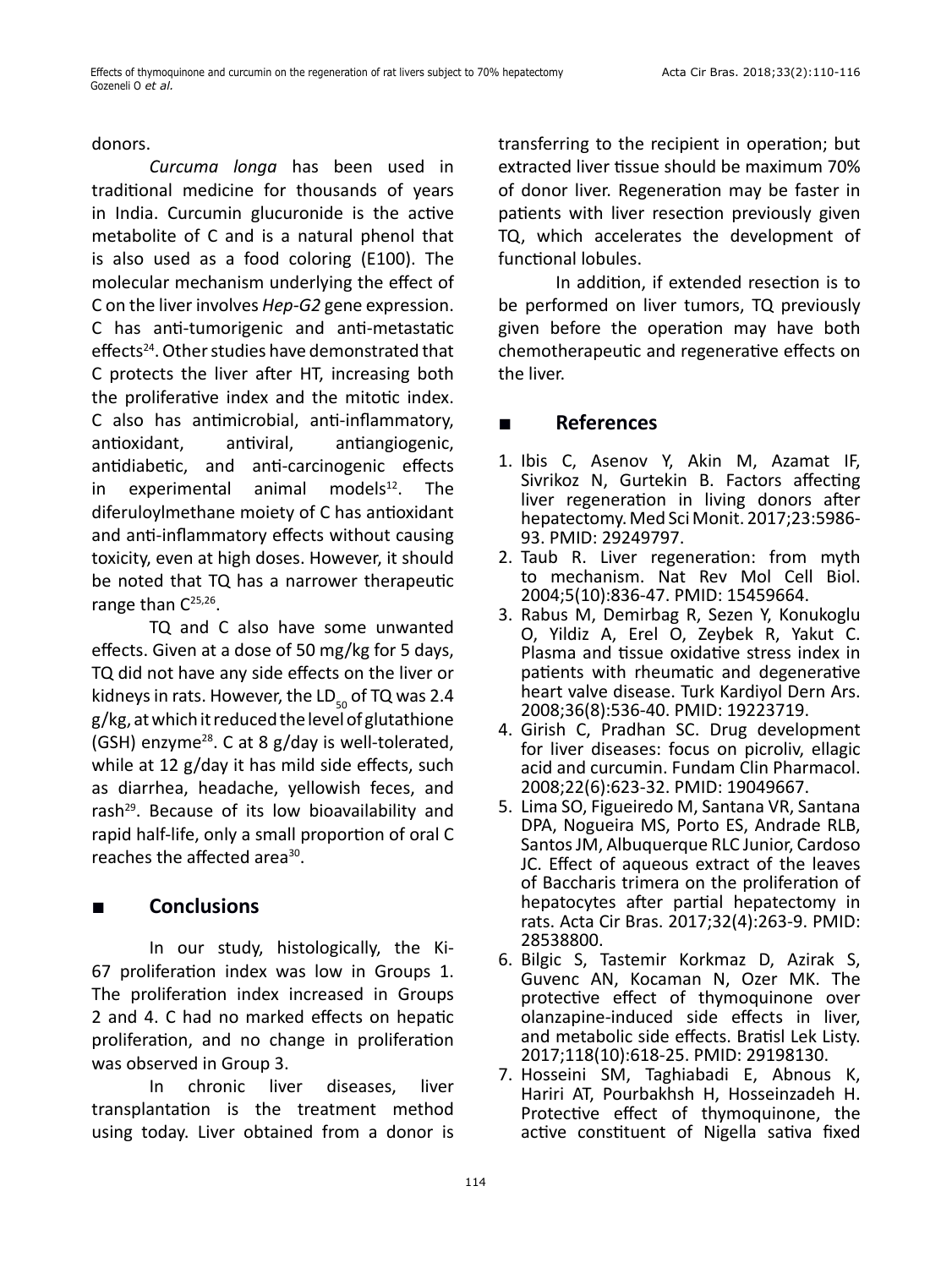oil, against ethanol toxicity in rats. Iran J Basic Med Sci. 2017;20(8):927-39. PMID: 29085585.

- 8. Mabrouk A. Protective effect of thymoquinone against lead-induced antioxidant defense system alteration in rat liver. Acta Biol Hung. 2017;68(3):248-54. PMID: 28901799.
- 9. Burits M, Bucar F. Antioxidant activity of Nigella sativa essential oil. Phytother Res. 2000;14(5):323-8. PMID: 10925395.
- 10.Ohtake A, Takiguchi M, Shigeto Y, Amaya Y, Kawamoto S, Mori M. Structural organization of the gene for rat liver-type arginase. J Biol Chem. 1988;263(5):2245-9. PMID: 2892837.
- 11.Maharem TM, Zahran WE, Hassan RE, Abdel Fattah MM. Unique properties of arginase purified from camel liver cytosol. Int J Biol Macromol. 2017;108:88-97. PMID: 29180053.
- 12.Jiang N, Xing YF, Hu B, Tang JX, Dong HM, He YM, Ruan DY.Ye QJ, Cai JR,
- Ma XK, Chen J, Cai XR, Lin ZX, Wu XY, Li X. Endoplasmic reticulum stress induced Lox-1(+) CD15(+) polymorphonuclear myeloidderived suppressor cells in hepatocellular carcinoma. Immunology. 2017 Dec 6. doi: 10.1111/imm.12876. [Epub ahead of print]
- 13.Oguz S, Tayar S, Topaloglu S, Calik A, Dinc H, Ozturk MH. Enhancing hepatic microcirculation in postoperative hepatic failure with intra-arterial recombinant tissue plasminogen activator treatment. Exp Clin Transplant. 2017 Dec 18. doi: 10.6002/ ect.2017.0074. [Epub ahead of print]
- 14.Fallon MB, Abrams GA, Luo B, Hou Z, Dai J, Ku DD. The role of endothelial nitric oxide synthase in the pathogenesis of a rat model of hepatopulmonary syndrome. Gastroenterology. 1997;113(2):606-14. PMID: 9247483.
- 15.Nili-Ahmadabadi A, Tavakoli F, Hasanzadeh G, Rahimi H, Sabzevari O. Protective effect of pretreatment with thymoquinone against Aflatoxin B(1) induced liver toxicity in mice. Daru. 2011;19(4):282-7. PMID: 22615670.
- 16.Cascella M, Palma G, Barbieri A, Bimonte S, Amruthraj NJ, Muzio MR, Del VecchioV, Rea D, Falco M, Luciano A, Arra C, Cuomo A. Role of Nigella sativa and its constituent thymoquinone on chemotherapyinduced nephrotoxicity: evidences from experimental animal studies. Nutrients.

2017;9(6). doi: 10.3390/nu9060625.

- 17.Broering DC, Hillert C, Krupski G, Fischer L, Mueller L, Achilles EG, Schulte am Esch J, Rogiers X. Portal vein embolization vs. portal vein ligation for induction of hypertrophy of the future liver remnant. J Gastrointest Surg. 2002;6(6):905-13. PMID: 12504230
- 18.Xu D, Ma Y, Zhao B, Li S, Zhang Y, Pan S, Wu Y, Wang J, Wang D, Pan H, Liu L, Jiang H. Thymoquinone induces G2/M arrest, inactivates PI3K/Akt and nuclear factor-kappaB pathways in human cholangiocarcinomas both in vitro and in vivo. Oncol Rep. 2014;31(5):2063-70. PMID: 24603952.
- 19.Raghunandhakumar S, Paramasivam A, Senthilraja S, Naveenkumar C, Asokkumar S, Binuclara J, Jagan S, Anandakumar P, Devaki T. Thymoquinone inhibits cell proliferation through regulation of G1/S phase cell cycle transition in N-nitrosodiethylamine-induced experimental rat hepatocellular carcinoma. Toxicol Letters. 2013;223(1):60-72. PMID: 24012840.
- 20.Bai T, Yang Y, Wu YL, Jiang S, Lee JJ, Lian LH, Nan JX. Thymoquinone alleviates thioacetamide-induced hepatic fibrosis and inflammation by activating LKB1- AMPK signaling pathway in mice. Int Immunopharmacol. 2014;19(2):351-7. PMID: 24560906.
- 21.Loffroy R, Favelier S, Chevallier O, Estivalet L, Genson PY, Pottecher P, Gehin, S, Krause D, Cercueil JP. Preoperative portal vein embolization in liver cancer: indications, techniques and outcomes. [Quant Imaging](https://www.ncbi.nlm.nih.gov/pubmed/26682142)  [Med Surg.](https://www.ncbi.nlm.nih.gov/pubmed/26682142) 2015 Oct;5(5):730-9. doi: 10.3978/j.issn.2223-4292.2015.10.04.
- 22.Taner CB, Dayangac M, Akin B, Balci D, Uraz S, Duran C, Killi R, Ayanoglu O, Yuzer Y, Tokat Y. Donor safety and remnant liver volume in living donor liver transplantation. [Liver Transpl.](https://www.ncbi.nlm.nih.gov/pubmed/18668669) 2008 Aug;14(8):1174-9. doi: 10.1002/lt.21562.
- 23.Ibrahim S, Chen CL, Wang CC, Wang SH, Lin CC, Liu YW, Yang CH, Yong CC, Concejero A, Cheng Y F. Small remnant liver volume after right lobe living donor hepatectomy. Surgery. 2006;140(5):749-55. PMID: 17084717.
- 24.Bandyopadhyay D. Farmer to pharmacist: curcumin as an anti-invasive and antimetastatic agent for the treatment of cancer. Front Chem. 2014;2:113. PMID: